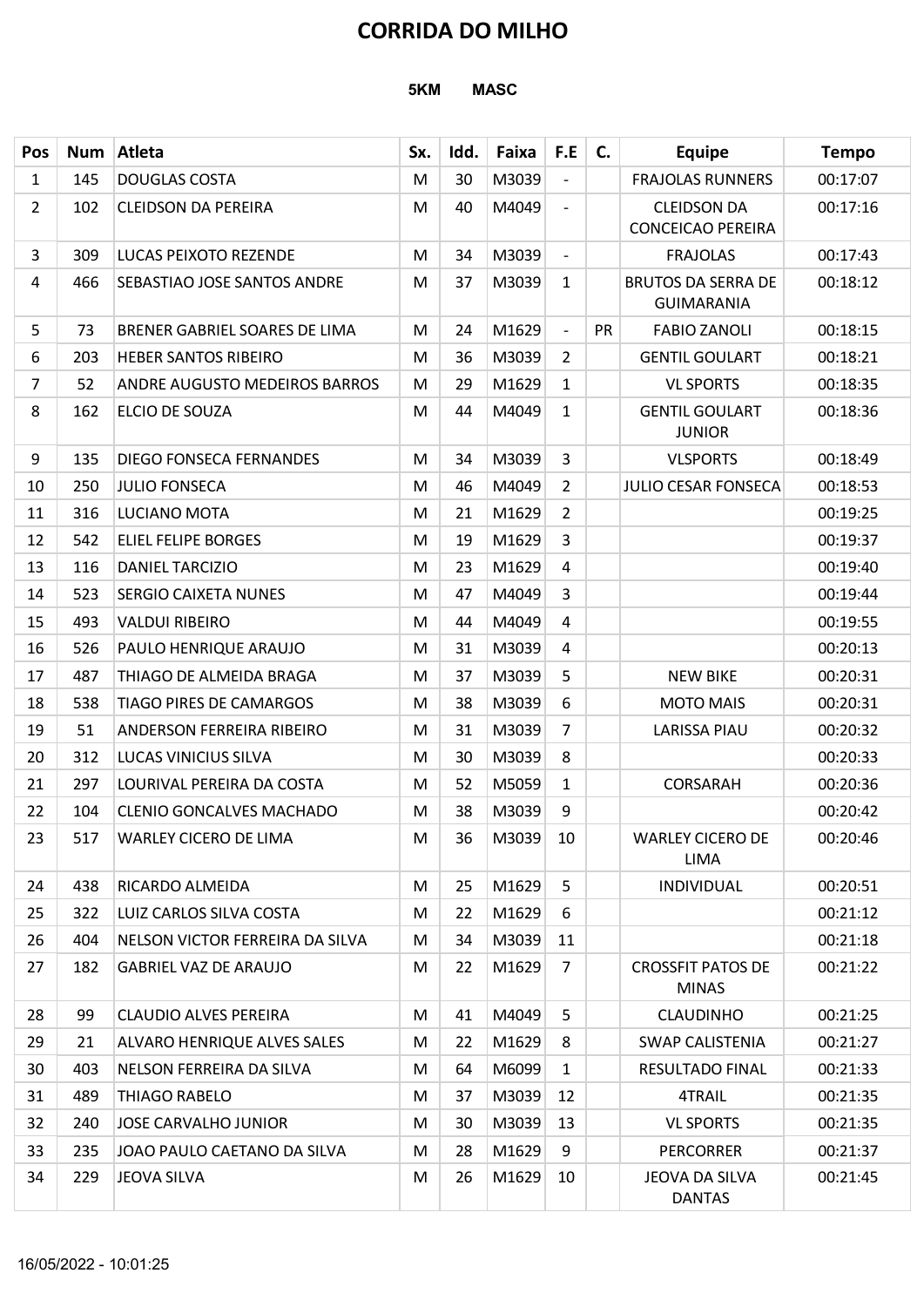| <b>SERGIO DA PEREIRA</b><br>ALENCAR CHAGAS CAIXETA<br><b>GEOVANE SOARES DA SILVA</b><br><b>FLAVIO ANDRE MARTINS ROCHA</b><br>SIDNEI APARECIDO ROSA<br><b>ADRIEL FONSECA</b><br>DARLAN PETERSON A ALVES<br><b>ROGERIO BRAGA</b><br><b>ISLAS ROCHA PEREIRA</b><br><b>MURILLO HENRIQUE</b><br>AFONSO LEITE RIBEIRO PACHECO<br>LUCAS MARQUES DE OLIVEIRA<br><b>MARCOS ANTONIO RODRIGUES</b><br>JEAN CARLOS MOREIRA CAETANO<br><b>DALISSON DIAS</b><br><b>LUIZ ANDRE</b> | 5KM<br>M<br>M<br>M<br>M<br>M<br>M<br>M<br>M<br>M<br>M<br>M<br>M<br>M<br>M | 46<br>39<br>40<br>45<br>46<br>31<br>38<br>34<br>19<br>22<br>26<br>37<br>51 | <b>MASC</b><br>M4049<br>M3039<br>M4049<br>M4049<br>M4049<br>M3039<br>M3039<br>M3039<br>M1629<br>M1629<br>M1629<br>M3039<br>M5059 | 6<br>14<br>7<br>8<br>9<br>15<br>16<br>17<br>11<br>12<br>13 | SERGIO DA SILVA<br>PEREIRA<br><b>SEM EQUIPE</b><br><b>FABIO ZANOLI</b><br><b>UNIMED</b><br><b>COMBATENTES DO</b><br><b>CERRADO</b><br><b>BRUTUS DA SERRA</b> | 00:21:49<br>00:21:52<br>00:21:56<br>00:22:03<br>00:22:09<br>00:22:17<br>00:22:32<br>00:22:48<br>00:22:48 |
|---------------------------------------------------------------------------------------------------------------------------------------------------------------------------------------------------------------------------------------------------------------------------------------------------------------------------------------------------------------------------------------------------------------------------------------------------------------------|---------------------------------------------------------------------------|----------------------------------------------------------------------------|----------------------------------------------------------------------------------------------------------------------------------|------------------------------------------------------------|--------------------------------------------------------------------------------------------------------------------------------------------------------------|----------------------------------------------------------------------------------------------------------|
|                                                                                                                                                                                                                                                                                                                                                                                                                                                                     |                                                                           |                                                                            |                                                                                                                                  |                                                            |                                                                                                                                                              |                                                                                                          |
|                                                                                                                                                                                                                                                                                                                                                                                                                                                                     |                                                                           |                                                                            |                                                                                                                                  |                                                            |                                                                                                                                                              |                                                                                                          |
|                                                                                                                                                                                                                                                                                                                                                                                                                                                                     |                                                                           |                                                                            |                                                                                                                                  |                                                            |                                                                                                                                                              |                                                                                                          |
|                                                                                                                                                                                                                                                                                                                                                                                                                                                                     |                                                                           |                                                                            |                                                                                                                                  |                                                            |                                                                                                                                                              |                                                                                                          |
|                                                                                                                                                                                                                                                                                                                                                                                                                                                                     |                                                                           |                                                                            |                                                                                                                                  |                                                            |                                                                                                                                                              |                                                                                                          |
|                                                                                                                                                                                                                                                                                                                                                                                                                                                                     |                                                                           |                                                                            |                                                                                                                                  |                                                            |                                                                                                                                                              |                                                                                                          |
|                                                                                                                                                                                                                                                                                                                                                                                                                                                                     |                                                                           |                                                                            |                                                                                                                                  |                                                            |                                                                                                                                                              |                                                                                                          |
|                                                                                                                                                                                                                                                                                                                                                                                                                                                                     |                                                                           |                                                                            |                                                                                                                                  |                                                            |                                                                                                                                                              |                                                                                                          |
|                                                                                                                                                                                                                                                                                                                                                                                                                                                                     |                                                                           |                                                                            |                                                                                                                                  |                                                            |                                                                                                                                                              |                                                                                                          |
|                                                                                                                                                                                                                                                                                                                                                                                                                                                                     |                                                                           |                                                                            |                                                                                                                                  |                                                            |                                                                                                                                                              |                                                                                                          |
|                                                                                                                                                                                                                                                                                                                                                                                                                                                                     |                                                                           |                                                                            |                                                                                                                                  |                                                            |                                                                                                                                                              | 00:22:50                                                                                                 |
|                                                                                                                                                                                                                                                                                                                                                                                                                                                                     |                                                                           |                                                                            |                                                                                                                                  |                                                            | VASSALOS                                                                                                                                                     | 00:22:58                                                                                                 |
|                                                                                                                                                                                                                                                                                                                                                                                                                                                                     |                                                                           |                                                                            |                                                                                                                                  | 18                                                         | <b>FABIO ZANOLI</b>                                                                                                                                          | 00:23:00                                                                                                 |
|                                                                                                                                                                                                                                                                                                                                                                                                                                                                     |                                                                           |                                                                            | M3039                                                                                                                            | $\overline{2}$<br>19                                       | VASSALOS                                                                                                                                                     | 00:23:08<br>00:23:28                                                                                     |
|                                                                                                                                                                                                                                                                                                                                                                                                                                                                     |                                                                           | 32<br>46                                                                   | M4049                                                                                                                            | 10                                                         |                                                                                                                                                              | 00:23:41                                                                                                 |
|                                                                                                                                                                                                                                                                                                                                                                                                                                                                     | M<br>M                                                                    | 41                                                                         | M4049                                                                                                                            | 11                                                         |                                                                                                                                                              | 00:23:43                                                                                                 |
| LUIS FERNANDO BARBOSA RODRIGUES                                                                                                                                                                                                                                                                                                                                                                                                                                     | M                                                                         | 24                                                                         | M1629                                                                                                                            | 14                                                         | <b>FABIO ZANOLI</b>                                                                                                                                          | 00:23:43                                                                                                 |
| DILVO JOSE PEREIRA                                                                                                                                                                                                                                                                                                                                                                                                                                                  | M                                                                         | 42                                                                         | M4049                                                                                                                            | 12                                                         | <b>LIMITE TEAM</b>                                                                                                                                           | 00:23:45                                                                                                 |
| <b>IGOR ALVES</b>                                                                                                                                                                                                                                                                                                                                                                                                                                                   | M                                                                         | 25                                                                         | M1629                                                                                                                            | 15                                                         |                                                                                                                                                              | 00:23:45                                                                                                 |
| <b>DOUGLAS BATISTA ALVES</b>                                                                                                                                                                                                                                                                                                                                                                                                                                        | M                                                                         | 38                                                                         | M3039                                                                                                                            | 20                                                         | <b>CROSSFIT PATOS DE</b><br><b>MINAS</b>                                                                                                                     | 00:23:50                                                                                                 |
| DOUGLAS APARECIDO FARIA GOMES                                                                                                                                                                                                                                                                                                                                                                                                                                       | M                                                                         | 34                                                                         | M3039                                                                                                                            | 21                                                         |                                                                                                                                                              | 00:23:52                                                                                                 |
| <b>LUCAS CONSTANTE</b>                                                                                                                                                                                                                                                                                                                                                                                                                                              | M                                                                         | 31                                                                         | M3039                                                                                                                            | 22                                                         | <b>CONSTANTE</b>                                                                                                                                             | 00:23:54                                                                                                 |
| RICARDO FERNANDES MACIEL                                                                                                                                                                                                                                                                                                                                                                                                                                            | M                                                                         | 29                                                                         | M1629                                                                                                                            | 16                                                         | <b>UNIPAM</b>                                                                                                                                                | 00:23:58                                                                                                 |
| PAULO LUIZ DA SILVA                                                                                                                                                                                                                                                                                                                                                                                                                                                 | M                                                                         | 43                                                                         | M4049                                                                                                                            | 13                                                         | <b>FABIO ZANOLI</b>                                                                                                                                          | 00:24:05                                                                                                 |
| <b>MATEUS ANDRADE FONSECA</b>                                                                                                                                                                                                                                                                                                                                                                                                                                       | M                                                                         | 26                                                                         | M1629                                                                                                                            | 17                                                         |                                                                                                                                                              | 00:24:06                                                                                                 |
| <b>FABRICIO FERREIRA DA SILVEIRA</b>                                                                                                                                                                                                                                                                                                                                                                                                                                | M                                                                         | 26                                                                         | M1629                                                                                                                            | 18                                                         | <b>SWAP CALISTENIA</b>                                                                                                                                       | 00:24:13                                                                                                 |
| ANTONIO CELSO DE MELO                                                                                                                                                                                                                                                                                                                                                                                                                                               | M                                                                         | 53                                                                         | M5059                                                                                                                            | 3                                                          | RESULTADOFINAL                                                                                                                                               | 00:24:18                                                                                                 |
| <b>ALLAN PAIVA CAIXETA</b>                                                                                                                                                                                                                                                                                                                                                                                                                                          | M                                                                         | 27                                                                         | M1629                                                                                                                            | 19                                                         | VASSALOS                                                                                                                                                     | 00:24:22                                                                                                 |
| <b>CESAR RAFAEL ARRUDA</b>                                                                                                                                                                                                                                                                                                                                                                                                                                          | M                                                                         | 20                                                                         | M1629                                                                                                                            | 20                                                         |                                                                                                                                                              | 00:24:34                                                                                                 |
| <b>WILLIAM MILIONE PIMENTA</b>                                                                                                                                                                                                                                                                                                                                                                                                                                      | M                                                                         | 29                                                                         | M1629                                                                                                                            | 21                                                         | T5 ASSESSORIA                                                                                                                                                | 00:24:34                                                                                                 |
| <b>MATHEUS GOMES</b>                                                                                                                                                                                                                                                                                                                                                                                                                                                | M                                                                         | 41                                                                         | M4049                                                                                                                            | 14                                                         | MATHEUS DE SOUZA<br><b>GOMES</b>                                                                                                                             | 00:24:34                                                                                                 |
| HEITOR LUIS AMORIM FONSECA                                                                                                                                                                                                                                                                                                                                                                                                                                          | M                                                                         | 31                                                                         | M3039                                                                                                                            | 23                                                         |                                                                                                                                                              | 00:24:35                                                                                                 |
| <b>WELLINGTON SOUZA</b>                                                                                                                                                                                                                                                                                                                                                                                                                                             | M                                                                         | 57                                                                         | M5059                                                                                                                            | 4                                                          | <b>RUNNERS 3 MARIAS</b>                                                                                                                                      | 00:24:35                                                                                                 |
| DIEULEIGOR TOLENTINO DE LIMA                                                                                                                                                                                                                                                                                                                                                                                                                                        | M                                                                         | 31                                                                         | M3039                                                                                                                            | 24                                                         | <b>SWAP CALISTENIA</b>                                                                                                                                       | 00:24:37                                                                                                 |
| 248<br>JULIO CESAR DIAS<br><b>GABRIEL GEROLINETO PINHEIRO</b>                                                                                                                                                                                                                                                                                                                                                                                                       | M<br>M                                                                    | 44<br>22                                                                   |                                                                                                                                  | 22                                                         | <b>FABIO ZANOLI</b><br>FABIO ZANOLI /                                                                                                                        | 00:24:43<br>00:24:44                                                                                     |
|                                                                                                                                                                                                                                                                                                                                                                                                                                                                     |                                                                           |                                                                            |                                                                                                                                  |                                                            |                                                                                                                                                              | 00:24:55                                                                                                 |
|                                                                                                                                                                                                                                                                                                                                                                                                                                                                     | <b>CLAYTON FLAVIO CUNHA BRITO</b>                                         | M                                                                          | 24                                                                                                                               | 16/05/2022 - 10:01:25                                      | M4049 15<br>M1629<br>$M1629$ 23                                                                                                                              | <b>UNIMED</b><br>VASSALOS                                                                                |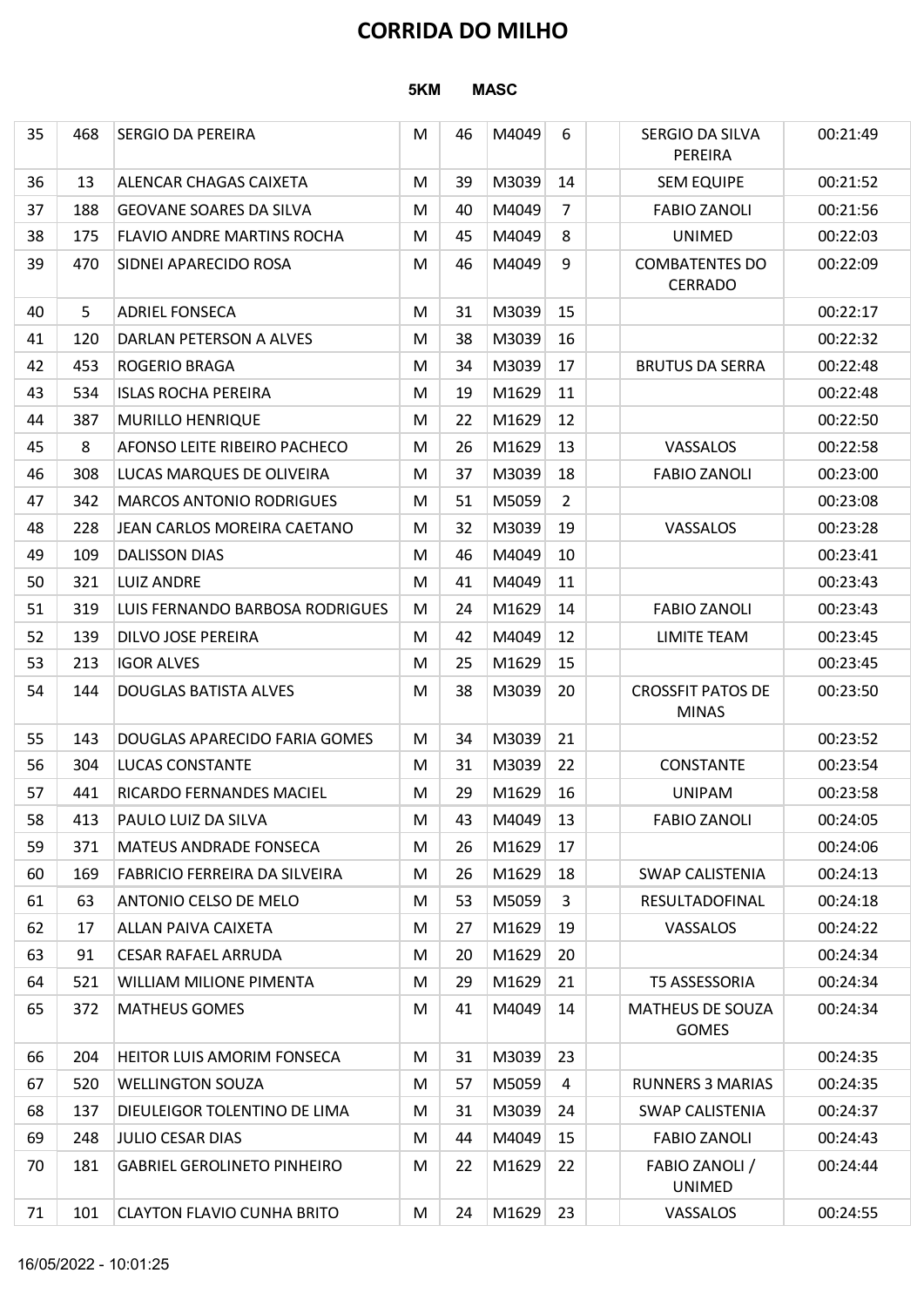|     |     |                                       | <b>CORRIDA DO MILHO</b> |    |             |                 |                                                       |          |  |  |  |  |  |  |
|-----|-----|---------------------------------------|-------------------------|----|-------------|-----------------|-------------------------------------------------------|----------|--|--|--|--|--|--|
|     |     |                                       | 5KM                     |    | <b>MASC</b> |                 |                                                       |          |  |  |  |  |  |  |
| 72  | 415 | <b>PAULO SERGIO XAVIER</b>            | M                       | 56 | M5059       | 5               | PLANETA UNIFORMES                                     | 00:24:58 |  |  |  |  |  |  |
| 73  | 82  | <b>BRYAN SANTANA</b>                  | M                       | 26 | M1629       | 24              |                                                       | 00:25:07 |  |  |  |  |  |  |
| 74  | 201 | <b>GUSTAVO PEREIRA</b>                | M                       | 20 | M1629       | 25              | <b>BAD BOYS</b>                                       | 00:25:08 |  |  |  |  |  |  |
| 75  | 284 | LEONARDO GONTIJO                      | M                       | 50 | M5059       | 6               | LUCIANA OU LORENA                                     | 00:25:10 |  |  |  |  |  |  |
| 76  | 202 | <b>GUSTAVO VINICIUS CAIXETA SILVA</b> | M                       | 27 | M1629       | 26              | <b>CROSSFIT PATOS DE</b><br><b>MINAS</b>              | 00:25:19 |  |  |  |  |  |  |
| 77  | 377 | <b>MAYCON DANTE</b>                   | M                       | 37 | M3039       | 25              |                                                       | 00:25:22 |  |  |  |  |  |  |
| 78  | 469 | <b>SERGIO LUIS NUNES</b>              | M                       | 42 | M4049       | 16              |                                                       | 00:25:24 |  |  |  |  |  |  |
| 79  | 490 | <b>TIAGO SATURNINO FERREIRA</b>       | M                       | 33 | M3039       | 26              | <b>UNIMED</b>                                         | 00:25:25 |  |  |  |  |  |  |
| 80  | 242 | JOSE ZACARIAS DE SANTANA              | M                       | 61 | M6099       | $\overline{2}$  | <b>MOC RUTHLESS</b>                                   | 00:25:25 |  |  |  |  |  |  |
| 81  | 283 | LEONARDO DE SA                        | M                       | 38 | M3039       | 27              | <b>USIPATOS</b>                                       | 00:25:28 |  |  |  |  |  |  |
| 82  | 191 | <b>GILBER REGINALDO DA MOTA</b>       | М                       | 43 | M4049       | 17              | <b>CROSSFIT PATOS DE</b><br><b>MINAS</b>              | 00:25:29 |  |  |  |  |  |  |
| 83  | 222 | <b>ISMAEL ARVELOS</b>                 | M                       | 40 | M4049       | 18              |                                                       | 00:25:29 |  |  |  |  |  |  |
| 84  | 157 | <b>EDVAR MARQUES DA COSTA</b>         | M                       | 46 | M4049       | 19              | <b>FABIO ZANOLI</b>                                   | 00:25:30 |  |  |  |  |  |  |
| 85  | 230 | JEOVANE CAIXETA DA SILVA              | M                       | 41 | M4049       | 20              | VEMCORRERCOMIGO                                       | 00:25:35 |  |  |  |  |  |  |
| 86  | 544 | <b>MARCUS VINICIUS RODRIGUES</b>      | M                       | 31 | M3039       | 28              |                                                       | 00:25:36 |  |  |  |  |  |  |
| 87  | 238 | JOAQUIM EDUARDO                       | M                       | 53 | M5059       | $\overline{7}$  |                                                       | 00:25:57 |  |  |  |  |  |  |
| 88  | 156 | EDUARDO WATANABE CASTANHEIRA          | M                       | 52 | M5059       | 8               | FABIO ZANOLI /<br><b>UNIMED</b>                       | 00:25:58 |  |  |  |  |  |  |
| 89  | 140 | <b>DINO ARLEY</b>                     | M                       | 39 | M3039       | 29              | FABIO ZANOLI /<br><b>UNIMED</b>                       | 00:25:59 |  |  |  |  |  |  |
| 90  | 14  | <b>ALEXANDRE BRAGA</b>                | M                       | 27 | M1629       | 27              |                                                       | 00:26:00 |  |  |  |  |  |  |
| 91  | 67  | <b>AUGUSTO RAFAEL CORREA SILVA</b>    | M                       | 20 | M1629       | 28              | <b>ACADEMIA LUCIA</b><br><b>QUEIROZ</b>               | 00:26:13 |  |  |  |  |  |  |
| 92  | 497 | <b>VANDERLEY RODRIGUES PAIAO</b>      | M                       | 66 | M6099       | 3               |                                                       | 00:26:13 |  |  |  |  |  |  |
| 93  | 209 | <b>HEVERTON CANTO RESENDE</b>         | M                       | 43 | M4049       | 21              | VIGOR - CENTRO DE<br>CONDICIONAMENTO<br><b>FISICO</b> | 00:26:15 |  |  |  |  |  |  |
| 94  | 540 | <b>GABRIEL HENRIQUE AMARAL</b>        | M                       | 19 | M1629       | 29              |                                                       | 00:26:15 |  |  |  |  |  |  |
| 95  | 266 | LAERT JACINTO DE DEUS                 | M                       | 54 | M5059       | 9               |                                                       | 00:26:18 |  |  |  |  |  |  |
| 96  | 301 | LUCAS AVELINO REZENDE                 | M                       | 29 | M1629       | 30              | <b>EQUIPE FABIO ZANOLI</b>                            | 00:26:26 |  |  |  |  |  |  |
| 97  | 74  | BRENO AUGUSTO DE SOUSA TEIXEIRA       | M                       | 34 | M3039       | 30              | <b>ASCOM</b>                                          | 00:26:33 |  |  |  |  |  |  |
| 98  | 81  | <b>BRUNO RODRIGUES</b>                | M                       | 27 | M1629       | 31              |                                                       | 00:26:34 |  |  |  |  |  |  |
| 99  | 456 | RONIEL VICTOR ALVES SOARES            | M                       | 23 | M1629       | 32              | <b>RONIEL</b>                                         | 00:26:35 |  |  |  |  |  |  |
| 100 | 69  | <b>AURELIANO PEREIRA DA COSTA</b>     | M                       | 65 | M6099       | 4               | <b>AVULSO</b>                                         | 00:26:37 |  |  |  |  |  |  |
| 101 | 303 | LUCAS CAIXETA                         | M                       | 37 | M3039       | 31              | <b>KXETEX TEAM</b>                                    | 00:26:39 |  |  |  |  |  |  |
| 102 | 151 | <b>EDSON MIGUEL LARINO DUARTE</b>     | M                       | 32 | M3039       | 32              | VASSALOS                                              | 00:26:46 |  |  |  |  |  |  |
| 103 | 446 | <b>RODRIGO DONIZETE</b>               | M                       | 36 | M3039       | 33              | <b>RODRIGO</b>                                        | 00:26:51 |  |  |  |  |  |  |
| 104 | 369 | <b>MARIO ZAM CAIXETA</b>              | M                       | 62 | M6099       | $5\phantom{.0}$ | ACADEMIA LUCIA<br><b>QUEIROZ</b>                      | 00:27:04 |  |  |  |  |  |  |
| 105 | 153 | <b>EDUARDO CRISTINO DA SILVA</b>      | M                       | 42 | M4049       | 22              | ACADEMIA LUCIA<br><b>QUEIROZ</b>                      | 00:27:07 |  |  |  |  |  |  |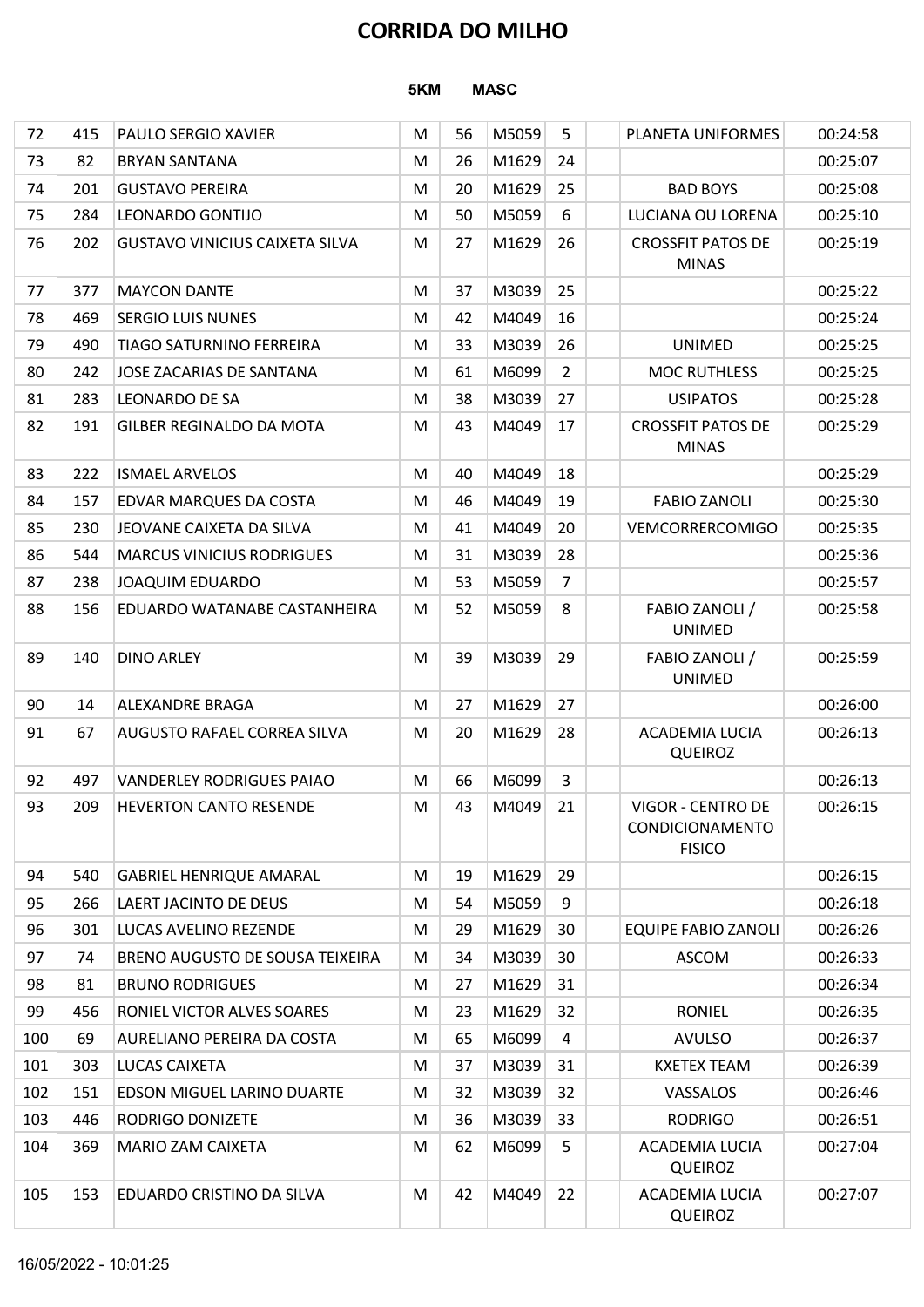|     |     |                                               |                    |    | <b>CORRIDA DO MILHO</b> |    |                                              |          |  |  |  |
|-----|-----|-----------------------------------------------|--------------------|----|-------------------------|----|----------------------------------------------|----------|--|--|--|
|     |     |                                               | 5KM<br><b>MASC</b> |    |                         |    |                                              |          |  |  |  |
| 106 | 389 | <b>MYLLER CONSTANTE OLIVEIRA</b>              | M                  | 24 | M1629                   | 33 |                                              | 00:27:08 |  |  |  |
| 107 | 436 | <b>RENATO REIS</b>                            | M                  | 43 | M4049                   | 23 | <b>EQUIPE VERANO</b>                         | 00:27:12 |  |  |  |
| 108 | 113 | <b>DANIEL MIRANDA</b>                         | M                  | 35 | M3039                   | 34 | <b>P.O RUNNING</b>                           | 00:27:13 |  |  |  |
| 109 | 509 | <b>VITOR FONSECA</b>                          | M                  | 28 | M1629                   | 34 | <b>FAMILIA FONSECA</b>                       | 00:27:15 |  |  |  |
| 110 | 333 | MARCELO JOSE DE SOUSA MOREIRA<br>CAETANO      | M                  | 29 | M1629                   | 35 | VASSALOS                                     | 00:27:17 |  |  |  |
| 111 | 131 | DEIVISSON BEZERRA DA MATA                     | M                  | 33 | M3039                   | 35 |                                              | 00:27:19 |  |  |  |
| 112 | 223 | <b>IVER GONCALVES MEIRA</b>                   | M                  | 34 | M3039                   | 36 |                                              | 00:27:23 |  |  |  |
| 113 | 225 | JAIME FERREIRA DA SILVA                       | M                  | 27 | M1629                   | 36 | <b>OAB ESPORTES</b>                          | 00:27:23 |  |  |  |
| 114 | 445 | ROBERTO JOSE VAZ                              | M                  | 52 | M5059                   | 10 |                                              | 00:27:27 |  |  |  |
| 115 | 454 | RON ELY CALDEIRA LOPES DA SILVA               | M                  | 45 | M4049                   | 24 |                                              | 00:27:32 |  |  |  |
| 116 | 57  | ANDRE LUIZ RODRIGUES PEREIRA                  | M                  | 48 | M4049                   | 25 | <b>EQUIPE</b><br>#COELHAONASAOSILV<br>ESTRE# | 00:27:35 |  |  |  |
| 117 | 215 | <b>IGOR FREITAS</b>                           | M                  | 32 | M3039                   | 37 | <b>ASSESSORIA EDER</b><br>CAMBRAIA           | 00:27:36 |  |  |  |
| 118 | 279 | LEANDRO BORGES DA SILVA                       | M                  | 38 | M3039                   | 38 | <b>FABIO ZANOLI</b>                          | 00:27:38 |  |  |  |
| 119 | 518 | WASHINGTON SANTANA DA SILVA                   | M                  | 51 | M5059                   | 11 |                                              | 00:27:47 |  |  |  |
| 120 | 402 | NELSON FERNANDES DE OLIVEIRA NETO             | M                  | 25 | M1629                   | 37 |                                              | 00:27:59 |  |  |  |
| 121 | 233 | JOAO BATISTA DA SILVA                         | M                  | 57 | M5059                   | 12 | <b>ACADEMIA LUCIA</b><br><b>QUEIROZ</b>      | 00:28:04 |  |  |  |
| 122 | 525 | LUCAS TAVARES DE OLIVEIRA                     | M                  | 19 | M1629                   | 38 |                                              | 00:28:10 |  |  |  |
| 123 | 55  | ANDRE LUIS DE ARAUJO NEVES                    | M                  | 55 | M5059                   | 13 | DROGARIA CRISTINA                            | 00:28:14 |  |  |  |
| 124 | 433 | <b>REGINALDO NATIL</b>                        | M                  | 44 | M4049                   | 26 | REGINALDO DE SOUZA<br><b>NATIL</b>           | 00:28:17 |  |  |  |
| 125 | 132 | DELOR EDUARDO DA SILVA                        | M                  | 54 | M5059                   | 14 |                                              | 00:28:19 |  |  |  |
| 126 | 416 | PEDRO HENRIQUE SOARES FARIA<br><b>ANDRADE</b> | M                  | 33 | M3039                   | 39 |                                              | 00:28:35 |  |  |  |
| 127 | 347 | <b>MARDONES MOREIRA FREIRE</b>                | M                  | 24 | M1629                   | 39 | FABIO ZANOLI /<br><b>UNIMED</b>              | 00:28:42 |  |  |  |
| 128 | 114 | DANIEL OLIVEIRA MAGALHAES                     | M                  | 38 | M3039                   | 40 | <b>ELITE MULTISPORTS</b>                     | 00:28:43 |  |  |  |
| 129 | 214 | <b>IGOR FERNANDES DE LIMA</b>                 | M                  | 23 | M1629                   | 40 |                                              | 00:28:44 |  |  |  |
| 130 | 50  | <b>ANDERSON AFONSO</b>                        | M                  | 51 | M5059                   | 15 | FABIO ZANOLI /<br><b>UNIMED</b>              | 00:28:47 |  |  |  |
| 131 | 211 | HUMBERTO CALDEIRA BRANT JUNIOR                | M                  | 51 | M5059                   | 16 | <b>UNIMED</b>                                | 00:28:49 |  |  |  |
| 132 | 254 | JUNIO MOREIRA DA SILVA                        | M                  | 35 | M3039                   | 41 | ANA CLAUDIA /<br><b>UNIMED</b>               | 00:29:02 |  |  |  |
| 133 | 133 | <b>DEMERSON PEREIRA</b>                       | M                  | 28 | M1629                   | 41 |                                              | 00:29:02 |  |  |  |
| 134 | 345 | MARCOS GERMANO DA SILVA NEIVA                 | M                  | 58 | M5059                   | 17 | <b>FABIO ZANOLI</b>                          | 00:29:06 |  |  |  |
| 135 | 504 | VINICIUS GONCALVES DE FREITAS                 | M                  | 24 | M1629                   | 42 | <b>UNIPAM</b>                                | 00:29:08 |  |  |  |
| 136 | 302 | LUCAS BERTOLDO                                | M                  | 28 | $M1629$ 43              |    | <b>USIPATOS</b>                              | 00:29:17 |  |  |  |
| 137 | 510 | <b>VITOR JOSE</b>                             | M                  | 24 | M1629                   | 44 | <b>BAD BOYS</b>                              | 00:29:29 |  |  |  |
| 138 | 501 | <b>VICENTE DE PAULO LIMA</b>                  | M                  | 55 | M5059 18                |    |                                              | 00:29:30 |  |  |  |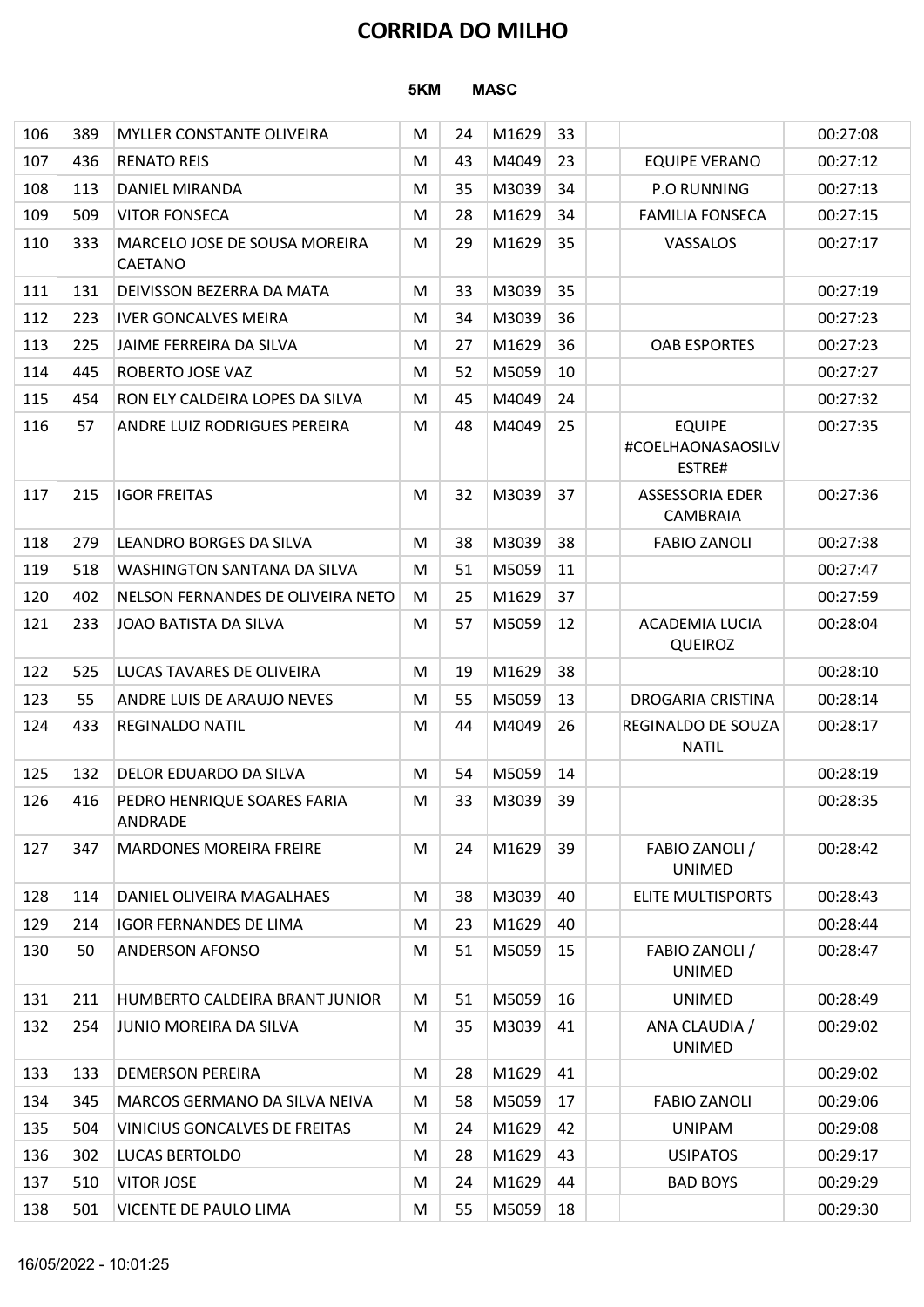|     | <b>CORRIDA DO MILHO</b> |                                                      |        |                 |                |          |                                                                    |                      |  |  |  |  |
|-----|-------------------------|------------------------------------------------------|--------|-----------------|----------------|----------|--------------------------------------------------------------------|----------------------|--|--|--|--|
|     |                         |                                                      | 5KM    |                 | <b>MASC</b>    |          |                                                                    |                      |  |  |  |  |
| 139 | 173                     | FERNANDO DA ARMADA CUNHA                             | M      | 27              | M1629          | 45       | <b>ESPACO TOM FITNESS</b>                                          | 00:29:32             |  |  |  |  |
|     | 140<br>142              | <b>DIOGO VINICIUS DE SOUSA</b>                       | M      | 27              | M1629          | 46       | <b>ACADEMIA LUCIA</b><br><b>QUEIROZ</b>                            | 00:29:33             |  |  |  |  |
| 141 | 420                     | <b>RAFAEL DIAS SOARES</b>                            | M      | 18              | M1629          | 47       | <b>ESPACO TOM FITNESS</b>                                          | 00:29:37             |  |  |  |  |
| 142 | 401                     | NELIO TOLENTINO RIBEIRO                              | M      | 35              | M3039          | 42       | <b>NELIO TOLENTINO</b><br><b>RIBEIRO</b>                           | 00:29:37             |  |  |  |  |
| 143 | 149                     | DURVAL FUKUDA                                        | M      | 37              | M3039          | 43       | <b>BAU TEAM</b>                                                    | 00:29:41             |  |  |  |  |
| 144 | 437                     | <b>RENATO SILVESTRE DOS SANTOS</b>                   | M      | 32              | M3039          | 44       |                                                                    | 00:29:46             |  |  |  |  |
| 145 | 92                      | <b>CICERO EDUARDO CORREA</b>                         | M      | 23              | M1629          | 48       | <b>UNIPAM</b>                                                      | 00:29:49             |  |  |  |  |
|     | 424<br>146              | RAFAEL VASCONCELOS RIBEIRO                           | M      | 18              | M1629          | 49       |                                                                    | 00:29:53             |  |  |  |  |
| 147 | 285                     | LEONARDO JOSE BATISTA                                | M      | 46              | M4049          | 27       | <b>UNIMED</b>                                                      | 00:29:57             |  |  |  |  |
|     | 379<br>148              | <b>MAYCON STHAEL ALVES GONTIJO</b>                   | M      | 34              | M3039          | 45       | <b>FABIO ZANOLI</b>                                                | 00:30:00             |  |  |  |  |
|     | 149<br>421<br>150<br>19 | RAFAEL LAGARES FRANCO<br><b>ALTAMIR CORREA PERES</b> | M<br>M | 32<br>37        | M3039<br>M3039 | 46<br>47 | <b>ESPACO TOM FITNESS</b><br><b>ALTAMIR CORREA</b><br><b>PERES</b> | 00:30:11<br>00:30:14 |  |  |  |  |
| 151 | 305                     | <b>LUCAS EDINILSON</b>                               | M      | 25              | M1629          | 50       | <b>FABIO ZANOLI</b>                                                | 00:30:18             |  |  |  |  |
| 152 | 263                     | <b>KELVENY RABELO</b>                                | M      | 32              | M3039          | 48       |                                                                    | 00:30:19             |  |  |  |  |
| 153 | 423                     | RAFAEL PAULO DE CASTRO SILVA                         | M      | 32              | M3039          | 49       |                                                                    | 00:30:21             |  |  |  |  |
| 154 | 417                     | PHELIPE JUNIOR SILVA FERREIRA                        | M      | 28              | M1629          | 51       | <b>SWAP CALISTENIA</b>                                             | 00:30:29             |  |  |  |  |
|     | 155<br>440              | <b>RICARDO COELHO</b>                                | M      | 43              | M4049          | 28       | RICARDO NOGUEIRA<br><b>COELHO</b>                                  | 00:30:41             |  |  |  |  |
| 156 | 503                     | VINICIUS DE MORAIS MACHADO                           | M      | 37              | M3039          | 50       | <b>UNIPAM</b>                                                      | 00:30:42             |  |  |  |  |
| 157 | 325                     | <b>MAICON MOREIRA</b>                                | M      | 29              | M1629          | 52       |                                                                    | 00:30:46             |  |  |  |  |
| 158 | 376                     | <b>MAX SAMUEL MATTOS BOLIVAR</b>                     | M      | 50              | M5059          | 19       | <b>UNIMED</b>                                                      | 00:30:47             |  |  |  |  |
| 159 | 422                     | <b>RAFAEL MARTINS</b>                                | M      | 40              | M4049          | 29       |                                                                    | 00:30:48             |  |  |  |  |
|     | 160<br>61               | <b>ANTONIO ALVES DE SOUSA</b>                        | M      | 33              | M3039          | 51       | <b>FABIO ZANOLI</b>                                                | 00:31:05             |  |  |  |  |
| 161 | 265                     | <b>KEYNES PAUMMER</b>                                | M      | 28              | M1629          | 53       | <b>KEYNES PAUMMER</b>                                              | 00:31:17             |  |  |  |  |
|     | 162<br>449              | RODRIGO MATEUS BARBOSA                               | M      | 38              | M3039          | 52       | <b>FLAVIO ARAO</b><br>ACESSORIA                                    | 00:31:21             |  |  |  |  |
| 163 | 180                     | <b>GABRIEL BERNARDINO</b>                            | M      | 22              | M1629          | 54       |                                                                    | 00:31:29             |  |  |  |  |
|     | 164<br>78               | <b>BRUNO GONCALVES CAMARGO</b>                       | M      | 26              | M1629          | 55       |                                                                    | 00:31:30             |  |  |  |  |
|     | 165<br>110              | DANIEL BRUNO CORREA DUTRA                            | M      | 31              | M3039          | 53       | <b>ESPACO TOM FITNESS</b>                                          | 00:31:31             |  |  |  |  |
|     | 166<br>198              | <b>GUILHERME CAIXETA MACEDO</b>                      | M      | 45              | M4049          | 30       | <b>FABIO ZANOLI</b>                                                | 00:31:43             |  |  |  |  |
| 167 | 236<br>168<br>414       | JOAO PAULO COSTA<br>PAULO SERGIO TEIXEIRA DE NORONHA | M<br>M | 28<br>59        | M1629<br>M5059 | 56<br>20 | <b>SWAP CALISTENIA</b><br><b>FABIO ZANOLI</b>                      | 00:31:44<br>00:31:56 |  |  |  |  |
| 169 | 176                     | FLAVIO LEMOS - MAT: 31405                            | M      | 24              | M1629          | 57       | SEPLAN                                                             | 00:31:56             |  |  |  |  |
|     | 170<br>383              | MIGUEL FILHO                                         | M      | 57              | M5059          | 21       | MIGUEL AMERICANO<br><b>FILHO</b>                                   | 00:32:05             |  |  |  |  |
| 171 | 80                      | <b>BRUNO PEREIRA</b>                                 | M      | 37              | M3039          | 54       | <b>ATIVA</b>                                                       | 00:32:11             |  |  |  |  |
| 172 | 411                     | PAULO CESAR AUGUSTO DE OLIVEIRA<br><b>RIBEIRO</b>    | M      | 41              | M4049 31       |          | <b>CROSSFIT PATOS DE</b><br><b>MINAS</b>                           | 00:32:37             |  |  |  |  |
|     | 173<br>212              | <b>IAGO LOPES</b>                                    | M      | 30 <sup>°</sup> | M3039 55       |          |                                                                    | 00:32:39             |  |  |  |  |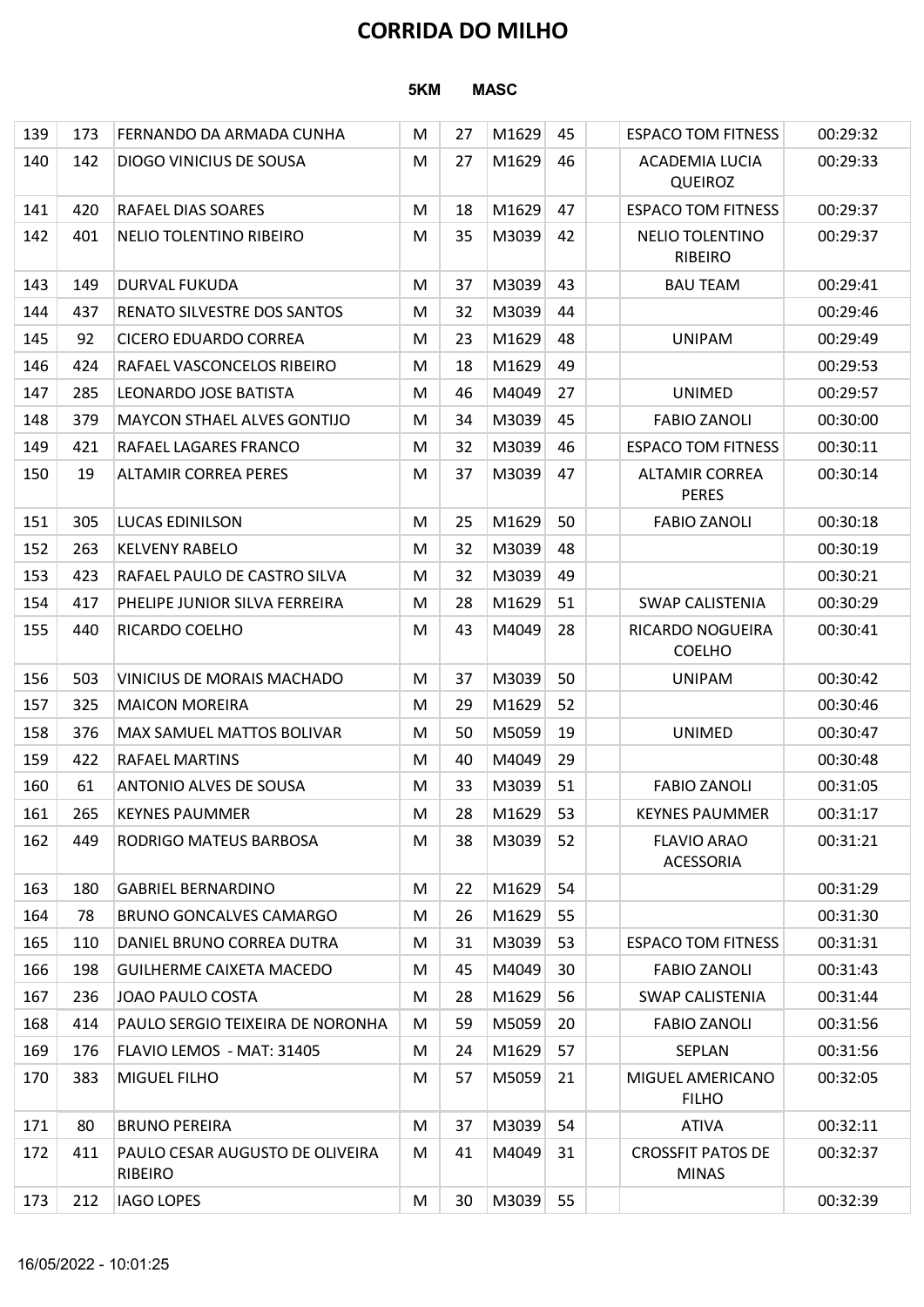|     |     |                                                |                    |    | <b>CORRIDA DO MILHO</b> |    |                                                 |          |  |  |  |
|-----|-----|------------------------------------------------|--------------------|----|-------------------------|----|-------------------------------------------------|----------|--|--|--|
|     |     |                                                | 5KM<br><b>MASC</b> |    |                         |    |                                                 |          |  |  |  |
| 174 | 243 | JUAREZ MUNDIM RIBEIRO                          | M                  | 44 | M4049                   | 32 | FABIO ZANOLI /<br><b>UNIMED</b>                 | 00:32:45 |  |  |  |
| 175 | 452 | ROGERIO ALMEIDA DE VASCONCELOS                 | M                  | 47 | M4049                   | 33 | <b>FABIO ZANOLI</b>                             | 00:32:50 |  |  |  |
| 176 | 536 | PAULO HENRIQUE MOREIRA                         | M                  | 44 | M4049                   | 34 |                                                 | 00:33:06 |  |  |  |
| 177 | 531 | RODRIGO BRANT CAMPOS                           | M                  | 30 | M3039                   | 56 |                                                 | 00:33:08 |  |  |  |
| 178 | 136 | DIEGO NOGUEIRA DE SOUSA                        | M                  | 33 | M3039                   | 57 | <b>JOSC RCC</b>                                 | 00:33:12 |  |  |  |
| 179 | 115 | <b>DANIEL ROSSI</b>                            | M                  | 30 | M3039                   | 58 |                                                 | 00:33:23 |  |  |  |
| 180 | 167 | <b>FABIANO LUIS GASPARONI</b>                  | M                  | 42 | M4049                   | 35 | <b>FABIANO LUIS</b><br><b>BARBOSA GASPARONI</b> | 00:33:35 |  |  |  |
| 181 | 439 | RICARDO CAETANO DE ALMEIDA                     | M                  | 39 | M3039                   | 59 | <b>OAB ESPORTES</b>                             | 00:33:38 |  |  |  |
| 182 | 171 | <b>FELIPE ANTONIO</b>                          | M                  | 33 | M3039                   | 60 |                                                 | 00:34:00 |  |  |  |
| 183 | 170 | <b>FABRICIO LUCIO DE OLIVEIRA</b>              | M                  | 33 | M3039                   | 61 | <b>CROSSFIT PATOS DE</b><br><b>MINAS</b>        | 00:34:20 |  |  |  |
| 184 | 282 | LEOMAR DOS SANTOS SILVA                        | M                  | 28 | M1629                   | 58 | <b>FABIO ZANOLI</b>                             | 00:34:26 |  |  |  |
| 185 | 155 | EDUARDO PEREIRA SILVA                          | M                  | 42 | M4049                   | 36 | ANA CLAUDIA /<br><b>UNIMED</b>                  | 00:34:26 |  |  |  |
| 186 | 519 | WELLINGTON CANDIDO EVANGELISTA                 | M                  | 39 | M3039                   | 62 | <b>ESPACO TOM FITNESS</b>                       | 00:34:28 |  |  |  |
| 187 | 179 | <b>GABRIEL ALVES</b>                           | M                  | 24 | M1629                   | 59 |                                                 | 00:34:29 |  |  |  |
| 188 | 141 | <b>DIOGO MARTINS</b>                           | M                  | 38 | M3039                   | 63 | <b>CROSSFIT PATOS DE</b><br><b>MINAS</b>        | 00:34:49 |  |  |  |
| 189 | 492 | URIEL AUGUSTO GUIMARAES SANTOS                 | M                  | 39 | M3039                   | 64 | <b>FABIO ZANOLI</b>                             | 00:35:05 |  |  |  |
| 190 | 378 | <b>MAYCON JUNIOR ARAUJO</b>                    | M                  | 27 | M1629                   | 60 | <b>UNIPAM</b>                                   | 00:35:15 |  |  |  |
| 191 | 291 | LINDOMAR LAZARO DE SOUZA<br>RODRIGUES PINHEIRO | M                  | 46 | M4049                   | 37 |                                                 | 00:35:17 |  |  |  |
| 192 | 187 | <b>GEOVANE NOGUEIRA COELHO</b>                 | M                  | 46 | M4049                   | 38 | <b>UNIMED</b>                                   | 00:35:18 |  |  |  |
| 193 | 260 | KATON OLIVEIRA SANTOS FARIA                    | M                  | 30 | M3039                   | 65 | $\mathsf{I}\mathsf{T}$                          | 00:35:37 |  |  |  |
| 194 | 247 | JULIO CESAR DE ANDRADE                         | M                  | 29 | M1629                   | 61 | ACADEMIA LUCIA<br><b>QUEIROZ</b>                | 00:35:40 |  |  |  |
| 195 | 22  | <b>ALYF RAMOS COSTA</b>                        | M                  | 28 | M1629                   | 62 | VASSALOS                                        | 00:35:41 |  |  |  |
| 196 | 190 | <b>GIDEON BERNARDINO</b>                       | M                  | 60 | M6099                   | 6  |                                                 | 00:35:42 |  |  |  |
| 197 | 9   | AFONSO LUIS DA SILVA MATOS                     | M                  | 27 | M1629                   | 63 | VASSALOS                                        | 00:36:01 |  |  |  |
| 198 | 10  | <b>AFONSO MACHADO COELHO</b>                   | M                  | 37 | M3039                   | 66 | <b>OAB ESPORTES</b>                             | 00:36:03 |  |  |  |
| 199 | 281 | <b>LEO NAKAO SASAKI</b>                        | M                  | 35 | M3039                   | 67 | VASSALOS                                        | 00:36:04 |  |  |  |
| 200 | 56  | ANDRE LUIZ FERREIRA                            | M                  | 49 | M4049                   | 39 | <b>ACADEMIA LUCIA</b><br><b>QUEIROZ</b>         | 00:36:27 |  |  |  |
| 201 | 148 | DOUGLAS RODRIGUES DA COSTA                     | M                  | 34 | M3039                   | 68 | <b>FABIO ZANOLI</b>                             | 00:36:37 |  |  |  |
| 202 | 1   | ABELARDO MEDEIRO MOTA                          | M                  | 49 | M4049                   | 40 | <b>OAB ESPORTES</b>                             | 00:36:41 |  |  |  |
| 203 | 172 | FELISBERTO LUCIO DE CASTRO                     | M                  | 68 | M6099                   | 7  | <b>TOP SECRET</b>                               | 00:37:12 |  |  |  |
| 204 | 196 | <b>GLEIS JOSE PEREIRA</b>                      | M                  | 47 | M4049                   | 41 | PEREIRA SPORTS                                  | 00:37:14 |  |  |  |
| 205 | 451 | RODRIGO OLIVEIRA                               | ${\sf M}$          | 38 | M3039 69                |    |                                                 | 00:37:39 |  |  |  |
| 206 | 146 | <b>DOUGLAS DONIZETE</b>                        | M                  | 31 | M3039                   | 70 |                                                 | 00:38:41 |  |  |  |
| 207 | 412 | PAULO HENRIQUE DE OLIVEIRA                     | M                  | 29 | M1629                   | 64 | VASSALOS                                        | 00:39:04 |  |  |  |